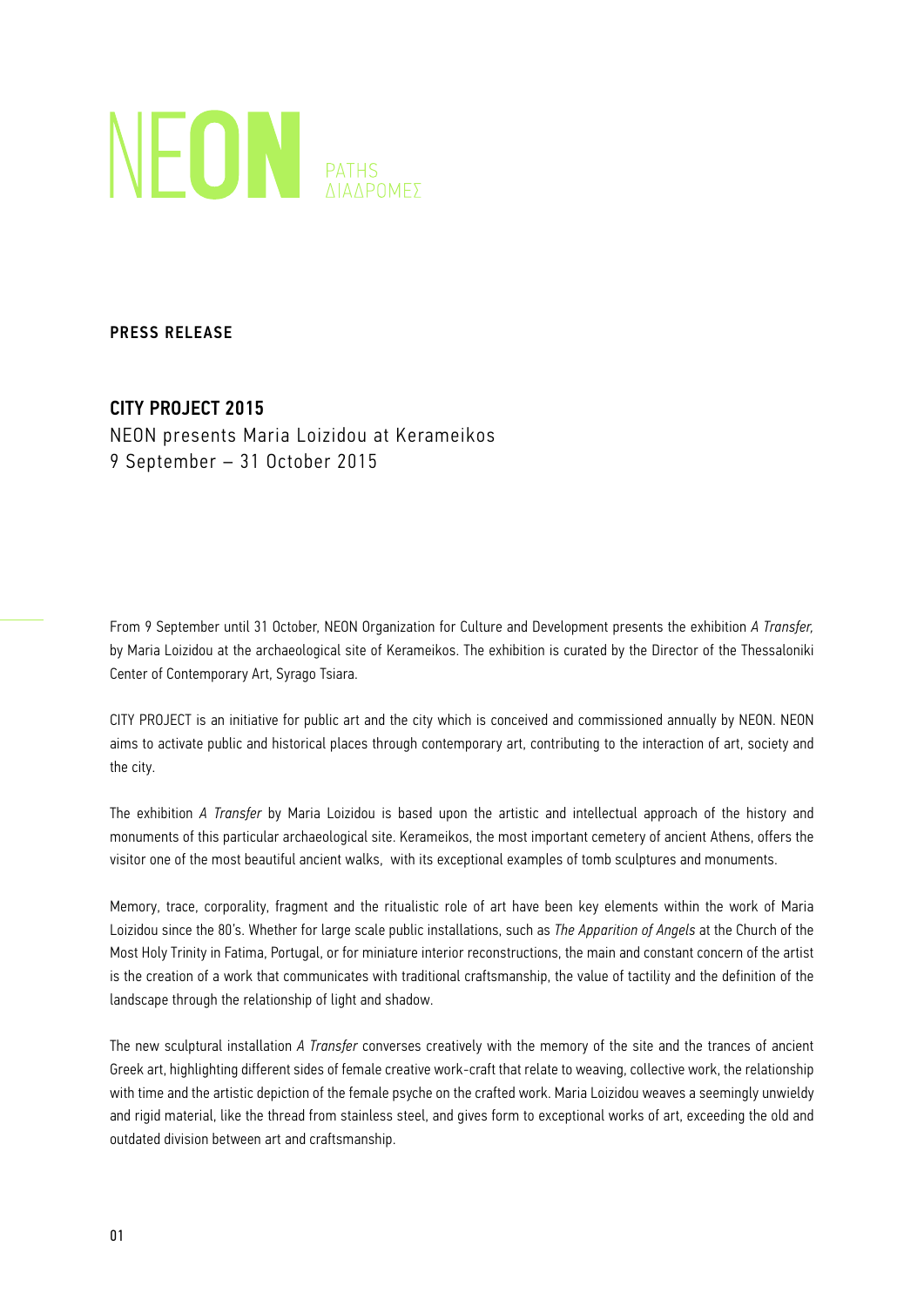According to the curator Syrago Tsiara, *"In psychoanalysis the term 'transfer' refers to the process through which the unconscious desires are reactivated and acquire the status of a timely event. 'Transfer' by Loizidou Maria recalls one of the fundamental functions of art, which is none other than the reflection and process of past experiences, feelings and experiences that relate to individual and collective history. The texture of the material and the associations that arise from the collaborative practice of weaving reaffix social relations and trade issues in a timely manner within a longitudinal field of activity and human presence".*

As stated by Maria Loizidou: *The characteristic gesture of a handshake, as it is depicted on many stones found in the archaeological site of Kerameikos and being called "reception", comments on the moment where an old man bids farewell to "the living world", while transferring life to someone younger. This moment of transferring life, which is connected with the end of a journey and the beginning of another, is also the moment of the boundaries between reality and psyche. What can we do within an archaeological site that is by default a cemetery, in order not to operate as a cenotaph of art? The curator of the exhibition Syrago Tsiara gave the answer by choosing from my work, the practice of weaving. The weave reveals a plot, a narration.*

According to Elina Kountouri, Director of NEON Organization for Culture and Development, "*City Project follows NEON's aim to bring the public in contact with contemporary art, through public and historical sites of our city. The exhibition at the archaeological site of Kerameikos, aims to explore the relationship between contemporary creation and the classical civilization, offering a new perspective to the visitors. In parallel, through this program NEON supports contemporary artists and gives them the opportunity, through new commissions, to express their own timeless perception in a way of conversing between antiquity and the contemporary".*

### Notes for Editors:

Duration of Exhibition: 9 September – 31 October 2015 Daily 08.00 – 20.00 Performance: Wednesday – Sunday: 10.00 – 14.00 and 16.00 – 20.00 (It is possible that the opening hours of the archaeological sites will change) The entrance at the archaeological site of Kerameikos is  $E2/per$  person and concessions  $E1$ .

In 2014, NEON's commission City Project was given to Aemilia Papafilippou and was implemented at the Athenian Ancient Agora.

ΝΕΟΝ is a non-profit organization based in Athens that works to widen access to contemporary art and culture. Taking its name from the Greek word for 'new', NEON is committed to broadening the appreciation, understanding, and creation of contemporary art in Greece and abroad in the firm belief that it is a tool for growth and development. Founded by art collector and entrepreneur Dimitris Daskalopoulos, and under the Directorship of Elina Kountouri, NEON breaks with the convention that a contemporary art organization should occupy a single space. Instead, NEON employs the open and diverse areas within society to carry out its program. NEON engages with a large, public audience and acts on a variety of projects to expose contemporary art's ability to stimulate and inspire society at large.